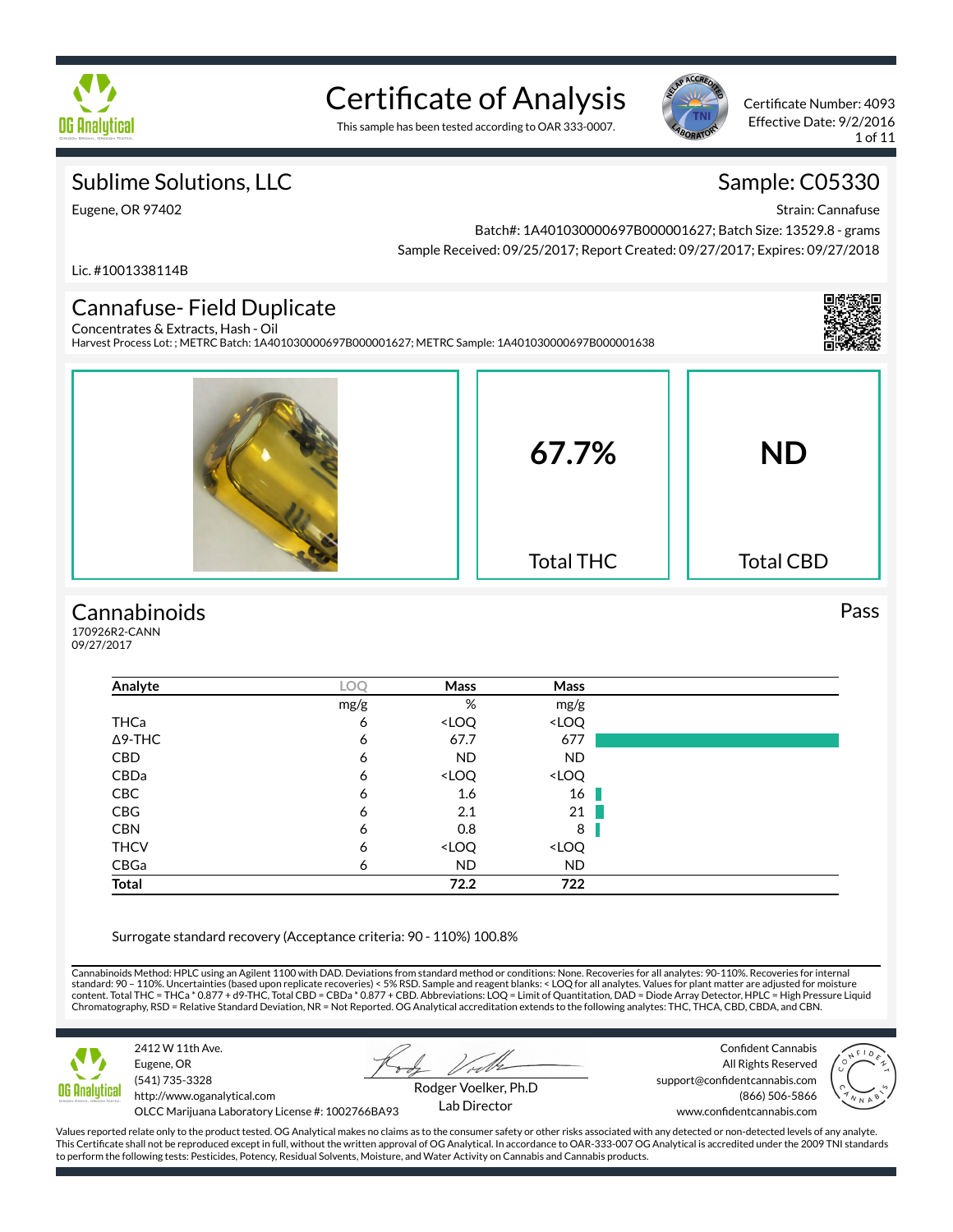

# Certificate of Analysis

This sample has been tested according to OAR 333-0007.



Certificate Number: 4093 Effective Date: 9/2/2016 2 of 11

### Sublime Solutions, LLC

Eugene, OR 97402

### Sample: C05330

Strain: Cannafuse

Batch#: 1A401030000697B000001627; Batch Size: 13529.8 - grams Sample Received: 09/25/2017; Report Created: 09/27/2017; Expires: 09/27/2018

Lic. #1001338114B

#### Cannafuse- Field Duplicate Concentrates & Extracts, Hash - Oil

Harvest Process Lot: ; METRC Batch: 1A401030000697B000001627; METRC Sample: 1A401030000697B000001638

### Pesticides

170926-PEST 09/26/2017

| Analyte             | LOO   | Limit      | Mass       | <b>Status</b> | Analyte            | <b>LOO</b> | Limit | Mass                             | <b>Status</b> |
|---------------------|-------|------------|------------|---------------|--------------------|------------|-------|----------------------------------|---------------|
|                     | PPM   | <b>PPM</b> | <b>PPM</b> |               |                    | PPM        | PPM   | <b>PPM</b>                       |               |
| Abamectin           | 0.190 | 0.500      | <b>ND</b>  | Pass          | Imazalil           | 0.047      | 0.200 | <b>ND</b>                        | Pass          |
| Acephate            | 0.356 | 0.400      | <b>ND</b>  | Pass          | Imidacloprid       | 0.047      | 0.400 | <b>ND</b>                        | Pass          |
| Acequinocyl         | 0.356 | 2.000      | <b>ND</b>  | Pass          | Kresoxim Methyl    | 0.047      | 0.400 | <b>ND</b>                        | Pass          |
| Acetamiprid         | 0.047 | 0.200      | <b>ND</b>  | Pass          | Malathion          | 0.024      | 0.200 | <b>ND</b>                        | Pass          |
| Aldicarb            | 0.047 | 0.400      | <b>ND</b>  | Pass          | Metalaxyl          | 0.024      | 0.200 | <b>ND</b>                        | Pass          |
| Azoxystrobin        | 0.047 | 0.200      | <b>ND</b>  | Pass          | Methiocarb         | 0.024      | 0.200 | <b>ND</b>                        | Pass          |
| <b>Bifenazate</b>   | 0.024 | 0.200      | <b>ND</b>  | Pass          | Methomyl           | 0.119      | 0.400 | <b>ND</b>                        | Pass          |
| <b>Bifenthrin</b>   | 0.119 | 0.200      | <b>ND</b>  | Pass          | Methyl Parathion   | 0.047      | 0.200 | <b>ND</b>                        | Pass          |
| <b>Boscalid</b>     | 0.237 | 0.400      | <b>ND</b>  | Pass          | <b>MGK-264</b>     | 0.047      | 0.200 | <b>ND</b>                        | Pass          |
| Carbaryl            | 0.047 | 0.200      | <b>ND</b>  | Pass          | Myclobutanil       | 0.119      | 0.200 | <b>ND</b>                        | Pass          |
| Carbofuran          | 0.047 | 0.200      | <b>ND</b>  | Pass          | Naled              | 0.119      | 0.500 | <b>ND</b>                        | Pass          |
| Chlorantraniliprole | 0.142 | 0.200      | <b>ND</b>  | Pass          | Oxamyl             | 0.047      | 1.000 | <b>ND</b>                        | Pass          |
| Chlorfenapyr        | 0.047 | 1.000      | <b>ND</b>  | Pass          | Paclobutrazol      | 0.071      | 0.400 | <b>ND</b>                        | Pass          |
| Chlorpyrifos        | 0.047 | 0.200      | <b>ND</b>  | Pass          | Permethrins        | 0.166      | 0.200 | <b>ND</b>                        | Pass          |
| Clofentezine        | 0.142 | 0.200      | <b>ND</b>  | Pass          | Phosmet            | 0.047      | 0.200 | <b>ND</b>                        | Pass          |
| Cyfluthrin          | 0.047 | 1.000      | <b>ND</b>  | Pass          | Piperonyl Butoxide | 0.047      | 2.000 | <loq< td=""><td>Pass</td></loq<> | Pass          |
| Cypermethrin        | 0.047 | 1.000      | <b>ND</b>  | Pass          | Prallethrin        | 0.166      | 0.200 | <b>ND</b>                        | Pass          |
| Daminozide          | 0.831 | 1.000      | <b>ND</b>  | Pass          | Propiconazole      | 0.237      | 0.400 | <b>ND</b>                        | Pass          |
| Diazinon            | 0.047 | 0.200      | <b>ND</b>  | Pass          | Propoxur           | 0.024      | 0.200 | <b>ND</b>                        | Pass          |
| <b>Dichlorvos</b>   | 0.119 | 1.000      | <b>ND</b>  | Pass          | Pyrethrins         | 0.356      | 1.000 | <b>ND</b>                        | Pass          |
| Dimethoate          | 0.047 | 0.200      | <b>ND</b>  | Pass          | Pyridaben          | 0.047      | 0.200 | <b>ND</b>                        | Pass          |
| Ethoprophos         | 0.047 | 0.200      | <b>ND</b>  | Pass          | Spinosad           | 0.047      | 0.200 | <b>ND</b>                        | Pass          |
| Etofenprox          | 0.047 | 0.400      | <b>ND</b>  | Pass          | Spiromesifen       | 0.047      | 0.200 | <b>ND</b>                        | Pass          |
| Etoxazole           | 0.024 | 0.200      | <b>ND</b>  | Pass          | Spirotetramat      | 0.047      | 0.200 | <b>ND</b>                        | Pass          |
| Fenoxycarb          | 0.047 | 0.200      | <b>ND</b>  | Pass          | Spiroxamine        | 0.047      | 0.400 | <b>ND</b>                        | Pass          |
| Fenpyroximate       | 0.024 | 0.400      | <b>ND</b>  | Pass          | Tebuconazole       | 0.047      | 0.400 | <b>ND</b>                        | Pass          |
| Fipronil            | 0.047 | 0.400      | <b>ND</b>  | Pass          | Thiacloprid        | 0.047      | 0.200 | <b>ND</b>                        | Pass          |
| Flonicamid          | 0.047 | 1.000      | <b>ND</b>  | Pass          | Thiamethoxam       | 0.047      | 0.200 | <b>ND</b>                        | Pass          |
| Fludioxonil         | 0.024 | 0.400      | <b>ND</b>  | Pass          | Trifloxystrobin    | 0.047      | 0.200 | <b>ND</b>                        | Pass          |
| Hexythiazox         | 0.119 | 1.000      | <b>ND</b>  | Pass          |                    |            |       |                                  |               |

Pesticides Method: Sample preparation based upon AOAC 2007.01 with in-house SPE cleanup. Analytical determination performed using an Agilent 1100 HPLC with<br>ABSciex 3200 LC-MS/MS. QA/QC: Deviations from standard method or c = Parts Per Billion, ND = Not Determined, NA = Not Analyzed, RSD = Relative Standard Deviation; NR = Not Reported



2412 W 11th Ave. Eugene, OR (541) 735-3328 http://www.oganalytical.com

Confident Cannabis All Rights Reserved support@confidentcannabis.com



OLCC Marijuana Laboratory License #: 1002766BA93

Rodger Voelker, Ph.D Lab Director

(866) 506-5866 www.confidentcannabis.com

Values reported relate only to the product tested. OG Analytical makes no claims as to the consumer safety or other risks associated with any detected or non-detected levels of any analyte. This Certificate shall not be reproduced except in full, without the written approval of OG Analytical. In accordance to OAR-333-007 OG Analytical is accredited under the 2009 TNI standards to perform the following tests: Pesticides, Potency, Residual Solvents, Moisture, and Water Activity on Cannabis and Cannabis products.

Pass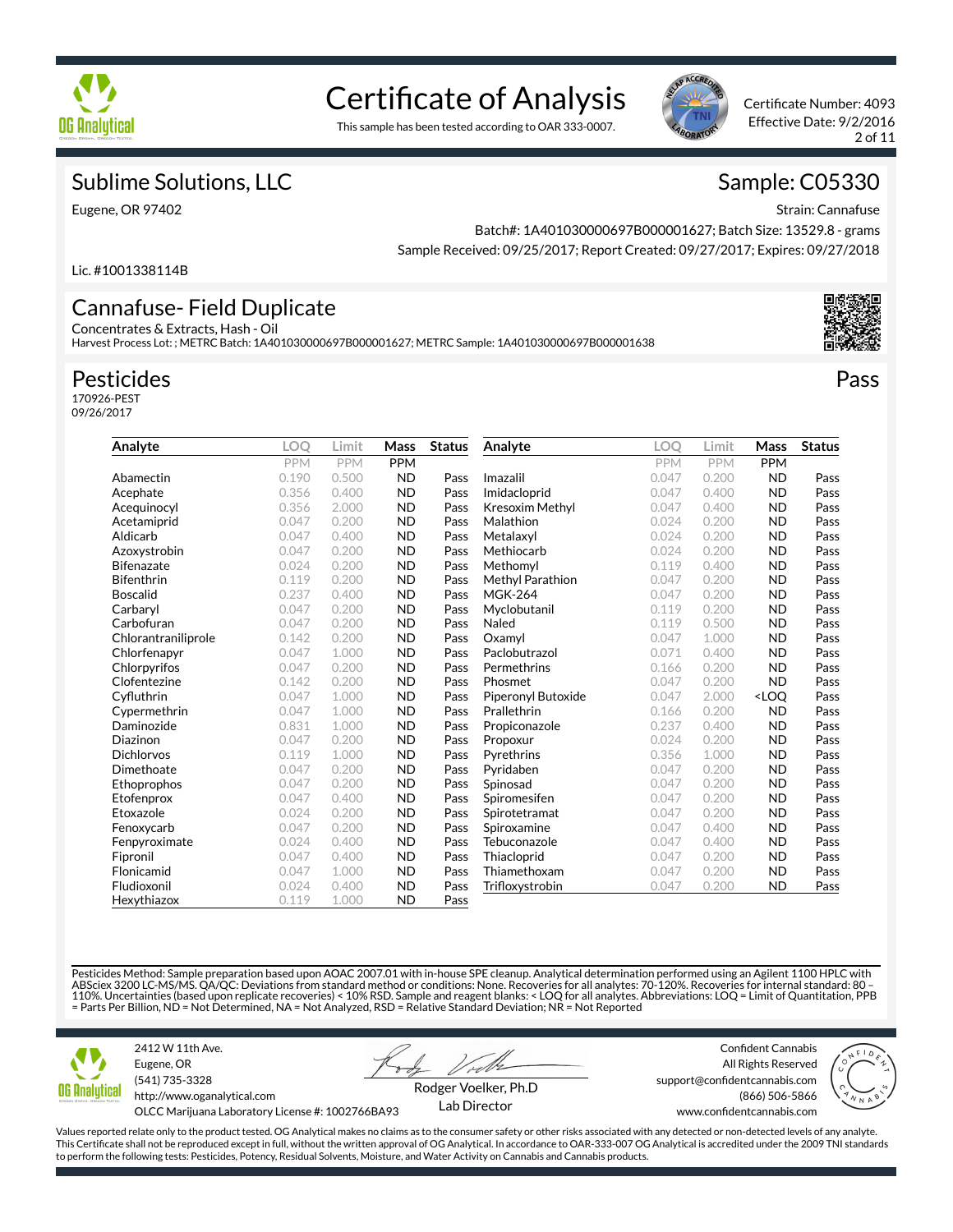

# Certificate of Analysis

This sample has been tested according to OAR 333-0007.



Certificate Number: 4093 Effective Date: 9/2/2016 3 of 11

### Sublime Solutions, LLC

Eugene, OR 97402

### Sample: C05330

Strain: Cannafuse

Batch#: 1A401030000697B000001627; Batch Size: 13529.8 - grams Sample Received: 09/25/2017; Report Created: 09/27/2017; Expires: 09/27/2018

Lic. #1001338114B

#### Cannafuse- Field Duplicate Concentrates & Extracts, Hash - Oil

Harvest Process Lot: ; METRC Batch: 1A401030000697B000001627; METRC Sample: 1A401030000697B000001638

### Residual Solvents

170925-RS 08/02/2017

| Analyte           | <b>LOO</b>     | Limit          | Mass                             | <b>Status</b> |
|-------------------|----------------|----------------|----------------------------------|---------------|
|                   | <b>PPM</b>     | PPM            | <b>PPM</b>                       |               |
| 1,4-Dioxane       | 50             | 380            | <b>ND</b>                        | Pass          |
| 2-Butanol         | 100            | 5000           | ND                               | Pass          |
| 2-Ethoxy-Ethanol  | 50             | 160            | <b>ND</b>                        | Pass          |
| Acetone           | 200            | 5000           | <loq< td=""><td>Pass</td></loq<> | Pass          |
| Acetonitrile      | 80             | 410            | <b>ND</b>                        | Pass          |
| <b>Benzene</b>    | $\overline{2}$ | $\overline{2}$ | <b>ND</b>                        | Pass          |
| <b>Butanes</b>    | 50             | 5000           | <b>ND</b>                        | Pass          |
| Cumene            | 50             | 70             | ND                               | Pass          |
| Cyclohexane       | 50             | 3880           | <b>ND</b>                        | Pass          |
| Ethyl-Acetate     | 80             | 5000           | <b>ND</b>                        | Pass          |
| Ethyl-Ether       | 50             | 5000           | <b>ND</b>                        | Pass          |
| Ethylene Glycol   | 80             | 620            | ND.                              | Pass          |
| Ethylene Oxide    | 50             | 50             | <b>ND</b>                        | Pass          |
| Heptane           | 50             | 5000           | <b>ND</b>                        | Pass          |
| Hexanes           | 90             | 290            | <b>ND</b>                        | Pass          |
| Isopropanol       | 200            | 5000           | <b>ND</b>                        | Pass          |
| Isopropyl-Acetate | 50             | 5000           | ND                               | Pass          |
| Methanol          | 80             | 3000           | <b>ND</b>                        | Pass          |
| Pentanes          | 50             | 5000           | <b>ND</b>                        | Pass          |
| Propane           | 50             | 5000           | <b>ND</b>                        | Pass          |
| Tetrahydrofuran   | 50             | 720            | <b>ND</b>                        | Pass          |
| Toluene           | 90             | 890            | <b>ND</b>                        | Pass          |
| <b>Xylenes</b>    | 90             | 2170           | <b>ND</b>                        | Pass          |

Solvents Method: Based on USP<461> using static-headspace with a PerkinElmer HS40/Agilent 6890 GC/Agilent 5973 Mass Spectrometer. QA/QC: Deviations from standard method or conditions: None. Recoveries for internal standard: 80-110%. Uncertainties: Not determined. Reagent blanks: < LOQ for all analytes.<br>Abbreviations: LOQ = Limit of Quantitation, PPM = ug/g, ND = None Detec



Eugene, OR (541) 735-3328 http://www.oganalytical.com

2412 W 11th Ave.

Confident Cannabis All Rights Reserved support@confidentcannabis.com



OLCC Marijuana Laboratory License #: 1002766BA93

Rodger Voelker, Ph.D Lab Director

www.confidentcannabis.com

(866) 506-5866

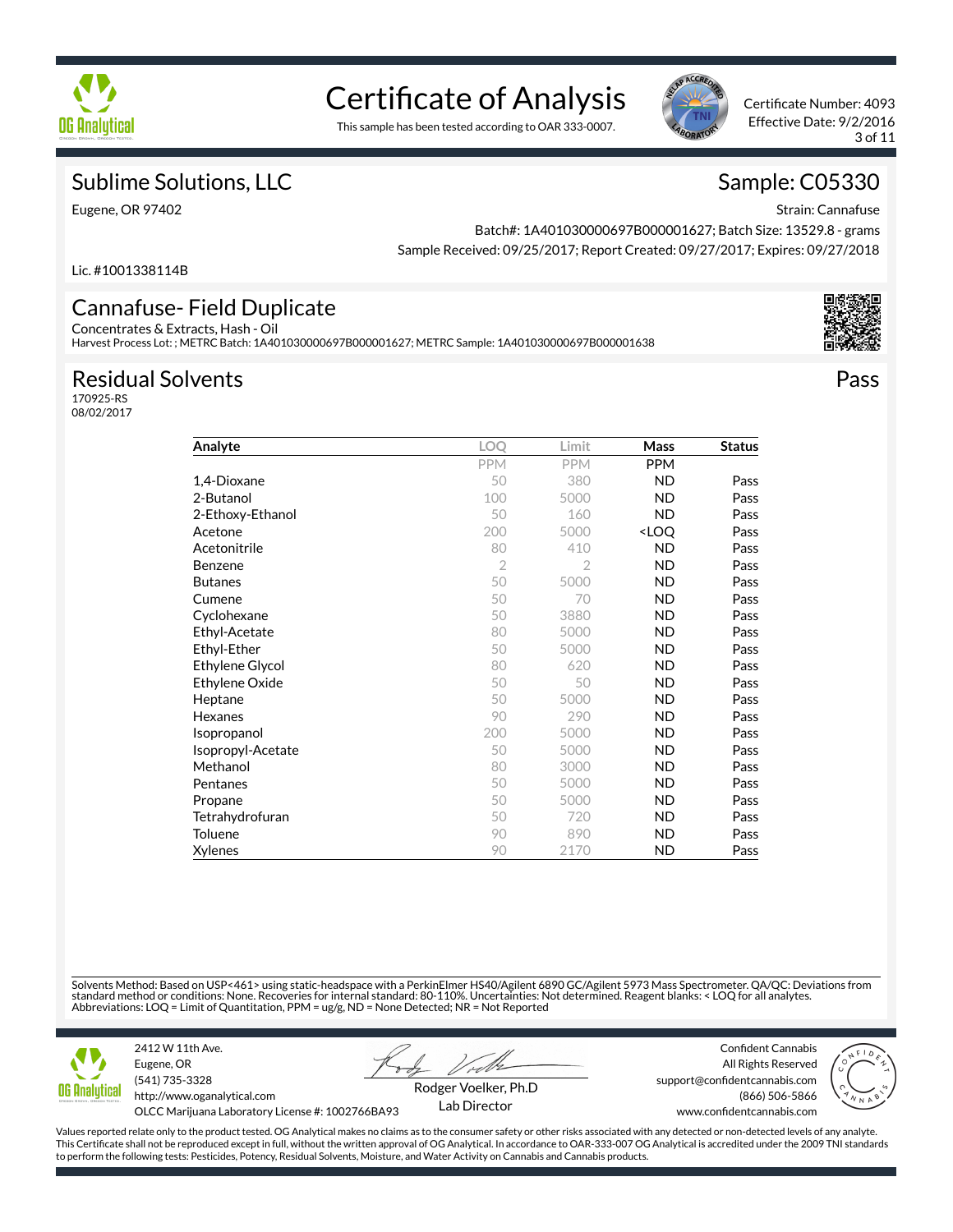



Effective Date: 9/2/2016 4 of 11

### Sublime Solutions, LLC

Eugene, OR 97402

## Sample: C05330

Strain: Cannafuse

Batch#: 1A401030000697B000001627; Batch Size: 13529.8 - grams Sample Received: 09/25/2017; Report Created: 09/27/2017; Expires: 09/27/2018

Lic. #1001338114B

#### Cannafuse- Field Duplicate Concentrates & Extracts, Hash - Oil

Harvest Process Lot: ; METRC Batch: 1A401030000697B000001627; METRC Sample: 1A401030000697B000001638

## Quality Control Data

| <b>Analytical Batch ID</b> | QC Sample ID | Assay Name                 | <b>QC Category Name</b> |
|----------------------------|--------------|----------------------------|-------------------------|
| 170926-PEST                |              | <b>Required Pesticides</b> | <b>Blank</b>            |
| <b>QC Notes</b>            |              |                            |                         |
| None                       |              |                            |                         |

| Compounds           | Method Blank (ppb) | LCL (ppb) |
|---------------------|--------------------|-----------|
| Abamectin           | 0                  | 2.5       |
| Acephate            | $\mathbf 0$        | 2.5       |
| Acequinocyl         | 0                  | 2.5       |
| Acetamiprid         | 0                  | 2.5       |
| Aldicarb            | 0                  | 2.5       |
| Azoxystrobin        | 0                  | 2.5       |
| Bifenazate          | 0                  | 2.5       |
| Bifenthrin          | 0                  | 2.5       |
| Boscalid            | 0                  | 2.5       |
| Carbaryl            | 0                  | 2.5       |
| Carbofuran          | ი                  | 2.5       |
| Chlorantraniliprole | 0                  | 2.5       |
| Chlorfenapyr        | 0                  | 2.5       |
| Chlorpyrifos        | 0                  | 2.5       |
| Clofentezine        | 0                  | 2.5       |
| Cyfluthrin          | 0                  | 2.5       |
| Cypermethrin        | 0                  | 2.5       |
| Daminozide          | 0                  | 20        |
| Diazinon            | <sup>0</sup>       | 2.5       |
| Dichlorvos          | O                  | 5         |
| Dimethoate          | 0                  | 2.5       |
| Ethoprophos         | 0                  | 2.5       |
| Etofenprox          | 0                  | 2.5       |
| Etoxazole           | 0                  | 2.5       |
| Fenoxycarb          | 0                  | 2.5       |
| Fenpyroximate       | <sup>0</sup>       | 2.5       |
| Fipronil            | ი                  | 2.5       |
| Flonicamid          |                    | 2.5       |
| Fludioxonil         | 0                  | 2.5       |
| Hexythiazox         | <sup>0</sup>       | 2.5       |



2412 W 11th Ave. Eugene, OR (541) 735-3328 http://www.oganalytical.com

Confident Cannabis All Rights Reserved support@confidentcannabis.com (866) 506-5866 www.confidentcannabis.com



OLCC Marijuana Laboratory License #: 1002766BA93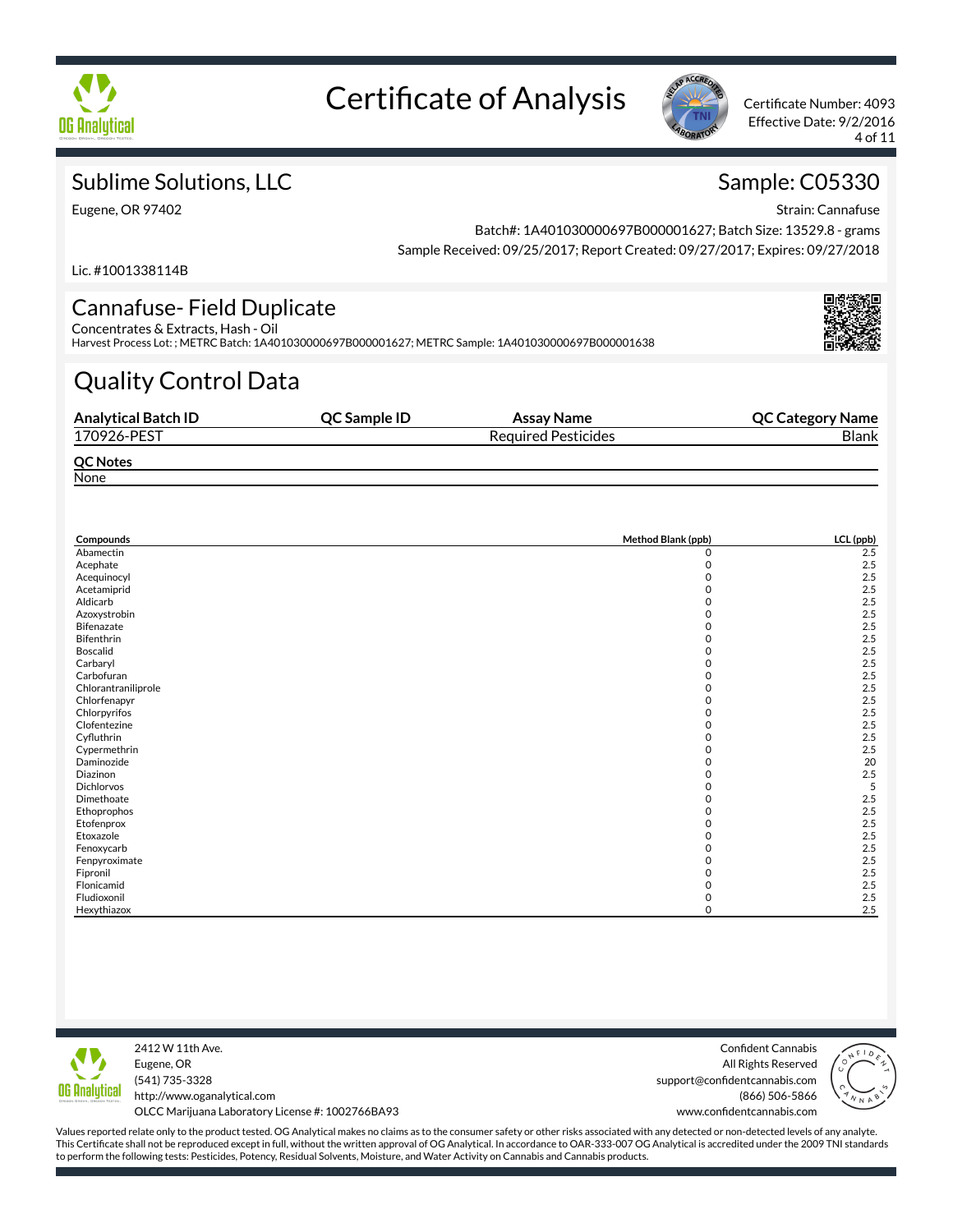



Effective Date: 9/2/2016 5 of 11

### Sublime Solutions, LLC

Eugene, OR 97402

### Sample: C05330

Strain: Cannafuse

Batch#: 1A401030000697B000001627; Batch Size: 13529.8 - grams Sample Received: 09/25/2017; Report Created: 09/27/2017; Expires: 09/27/2018

Lic. #1001338114B

#### Cannafuse- Field Duplicate Concentrates & Extracts, Hash - Oil

Harvest Process Lot: ; METRC Batch: 1A401030000697B000001627; METRC Sample: 1A401030000697B000001638

## Quality Control Data

| <b>Analytical Batch ID</b> | QC Sample ID | Assay Name                 | <b>QC Category Name</b> |
|----------------------------|--------------|----------------------------|-------------------------|
| 170926-PEST                |              | <b>Required Pesticides</b> | <b>Blank</b>            |
| <b>QC Notes</b>            |              |                            |                         |
| None                       |              |                            |                         |

| Compounds          | Method Blank (ppb) | LCL (ppb) |
|--------------------|--------------------|-----------|
| Imazalil           | 0                  | 2.5       |
| Imidacloprid       | 0                  | 2.5       |
| Kresoxim Methyl    |                    | 2.5       |
| Malathion          |                    | 2.5       |
| Metalaxyl          |                    | 2.5       |
| Methiocarb         | 0                  | 2.5       |
| Methomyl           |                    | 2.5       |
| Methyl Parathion   |                    | 2.5       |
| <b>MGK-264</b>     |                    | 2.5       |
| Myclobutanil       |                    | 2.5       |
| Naled              | O                  | 2.5       |
| Oxamyl             |                    | 2.5       |
| Paclobutrazol      |                    | 2.5       |
| Permethrins        |                    | 2.5       |
| Phosmet            | 0                  | 2.5       |
| Piperonyl Butoxide |                    | 2.5       |
| Prallethrin        |                    | 2.5       |
| Propiconazole      |                    | 2.5       |
| Propoxur           |                    | 2.5       |
| Pyrethrins         |                    | 2.5       |
| Pyridaben          |                    | 2.5       |
| Spinosad           |                    | 2.5       |
| Spiromesifen       |                    | 2.5       |
| Spirotetramat      | ი                  | 2.5       |
| Spiroxamine        |                    | 2.5       |
| Tebuconazole       |                    | 2.5       |
| Thiacloprid        |                    | 2.5       |
| Thiamethoxam       | O)                 | 2.5       |
| Trifloxystrobin    | O                  | 2.5       |



2412 W 11th Ave. Eugene, OR (541) 735-3328 http://www.oganalytical.com OLCC Marijuana Laboratory License #: 1002766BA93

Confident Cannabis All Rights Reserved support@confidentcannabis.com (866) 506-5866 www.confidentcannabis.com

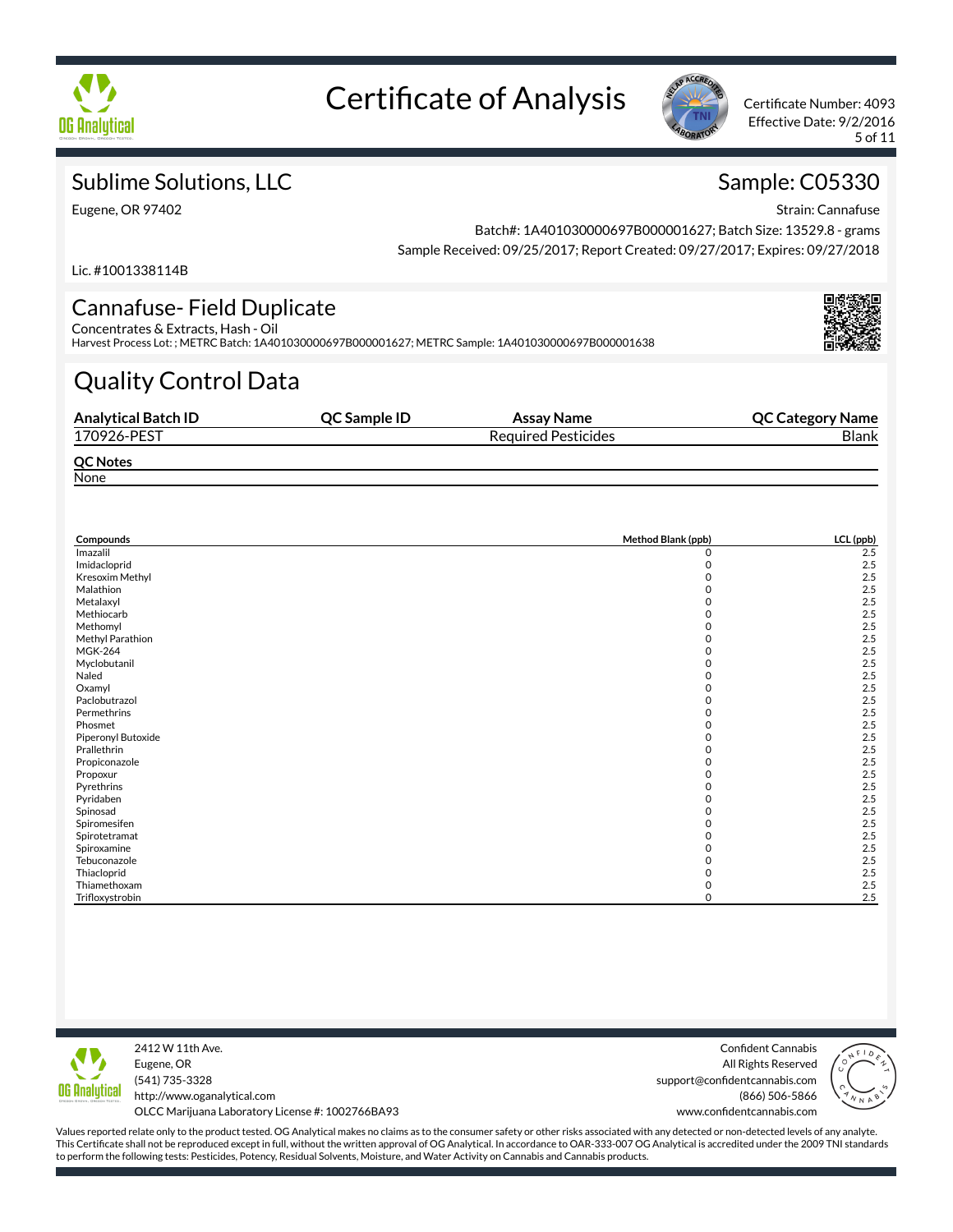



Effective Date: 9/2/2016 6 of 11

### Sublime Solutions, LLC

Eugene, OR 97402

### Sample: C05330

Strain: Cannafuse

Batch#: 1A401030000697B000001627; Batch Size: 13529.8 - grams Sample Received: 09/25/2017; Report Created: 09/27/2017; Expires: 09/27/2018

Lic. #1001338114B

#### Cannafuse- Field Duplicate Concentrates & Extracts, Hash - Oil

Harvest Process Lot: ; METRC Batch: 1A401030000697B000001627; METRC Sample: 1A401030000697B000001638

## Quality Control Data

| <b>Analytical Batch ID</b> | <b>OC Sample ID</b> | Assay Name                 | <b>QC Category Name</b>      |
|----------------------------|---------------------|----------------------------|------------------------------|
| 170926-PEST                |                     | <b>Required Pesticides</b> | Lab Control Sample Duplicate |
| <b>QC Notes</b>            |                     |                            |                              |

**None** 

| Compounds           | LCS1 (ppb) | LCS2 (ppb) | Added (ppb) | LCS1 (% Recov) | LCS2 (%Recov) | LCS1 Status | <b>LCS2 Status</b> | <b>RPD</b>     |
|---------------------|------------|------------|-------------|----------------|---------------|-------------|--------------------|----------------|
| Abamectin           | 68.2       | 74.6       | 115         | 59.3           | 64.9          | Acceptable  | Acceptable         | 9              |
| Acephate            | 67         | 78.8       | 115         | 58.3           | 68.5          | Acceptable  | Acceptable         | 16.2           |
| Acequinocyl         | 49.3       | 51.8       | 115         | 42.9           | 45            | Acceptable  | Acceptable         | 4.9            |
| Acetamiprid         | 109.6      | 117.2      | 115         | 95.3           | 101.9         | Acceptable  | Acceptable         | 6.7            |
| Aldicarb            | 103        | 107.2      | 115         | 89.6           | 93.2          | Acceptable  | Acceptable         | $\overline{4}$ |
| Azoxystrobin        | 118.9      | 122.8      | 115         | 103.4          | 106.8         | Acceptable  | Acceptable         | 3.2            |
| <b>Bifenazate</b>   | 119.7      | 120.3      | 115         | 104.1          | 104.6         | Acceptable  | Acceptable         | 0.5            |
| <b>Bifenthrin</b>   | 127.7      | 122.5      | 115         | 111            | 106.5         | Acceptable  | Acceptable         | 4.2            |
| <b>Boscalid</b>     | 117.1      | 114.6      | 115         | 101.8          | 99.7          | Acceptable  | Acceptable         | 2.2            |
| Carbarvl            | 124.6      | 126.5      | 115         | 108.3          | 110           | Acceptable  | Acceptable         | 1.5            |
| Carbofuran          | 122.7      | 123.3      | 115         | 106.7          | 107.2         | Acceptable  | Acceptable         | 0.5            |
| Chlorantraniliprole | 97         | 99.3       | 115         | 84.3           | 86.3          | Acceptable  | Acceptable         | 2.3            |
| Chlorfenapyr        | 96.2       | 86.3       | 115         | 83.7           | 75            | Acceptable  | Acceptable         | 10.8           |
| Chlorpyrifos        | 98.8       | 95.5       | 115         | 85.9           | 83            | Acceptable  | Acceptable         | 3.4            |
| Clofentezine        | 100.7      | 98.6       | 115         | 87.6           | 85.7          | Acceptable  | Acceptable         | 2.1            |
| Cyfluthrin          | 92.7       | 80.2       | 115         | 80.6           | 69.7          | Acceptable  | Acceptable         | 14.5           |
| Cypermethrin        | 112.8      | 106.1      | 115         | 98.1           | 92.3          | Acceptable  | Acceptable         | 6.1            |
| Daminozide          | 0          | 0          | 115         | 0              | 0             | Acceptable  | Acceptable         | <b>NA</b>      |
| Diazinon            | 90.5       | 95.4       | 115         | 78.7           | 83            | Acceptable  | Acceptable         | 5.3            |
| <b>Dichlorvos</b>   | 102.4      | 127        | 115         | 89             | 110.4         | Acceptable  | Acceptable         | 21.4           |
| Dimethoate          | 108.1      | 110.9      | 115         | 94             | 96.4          | Acceptable  | Acceptable         | 2.6            |
| Ethoprophos         | 97.3       | 91.2       | 115         | 84.6           | 79.3          | Acceptable  | Acceptable         | 6.5            |
| Etofenprox          | 127.1      | 121.9      | 115         | 110.5          | 106           | Acceptable  | Acceptable         | 4.2            |
| Etoxazole           | 124.3      | 122.7      | 115         | 108.1          | 106.7         | Acceptable  | Acceptable         | 1.3            |
| Fenoxycarb          | 128.3      | 125.8      | 115         | 111.6          | 109.4         | Acceptable  | Acceptable         | $\overline{2}$ |
| Fenpyroximate       | 121.3      | 118.2      | 115         | 105.5          | 102.8         | Acceptable  | Acceptable         | 2.6            |
| Fipronil            | 131        | 125.5      | 115         | 113.9          | 109.1         | Acceptable  | Acceptable         | 4.3            |
| Flonicamid          | 88.3       | 94.5       | 115         | 76.8           | 82.2          | Acceptable  | Acceptable         | 6.8            |
| Fludioxonil         | 120.1      | 120.9      | 115         | 104.4          | 105.1         | Acceptable  | Acceptable         | 0.7            |
| Hexythiazox         | 137.8      | 123.7      | 115         | 119.8          | 107.6         | Acceptable  | Acceptable         | 10.8           |



2412 W 11th Ave. Eugene, OR (541) 735-3328 http://www.oganalytical.com OLCC Marijuana Laboratory License #: 1002766BA93

Confident Cannabis All Rights Reserved support@confidentcannabis.com (866) 506-5866

www.confidentcannabis.com

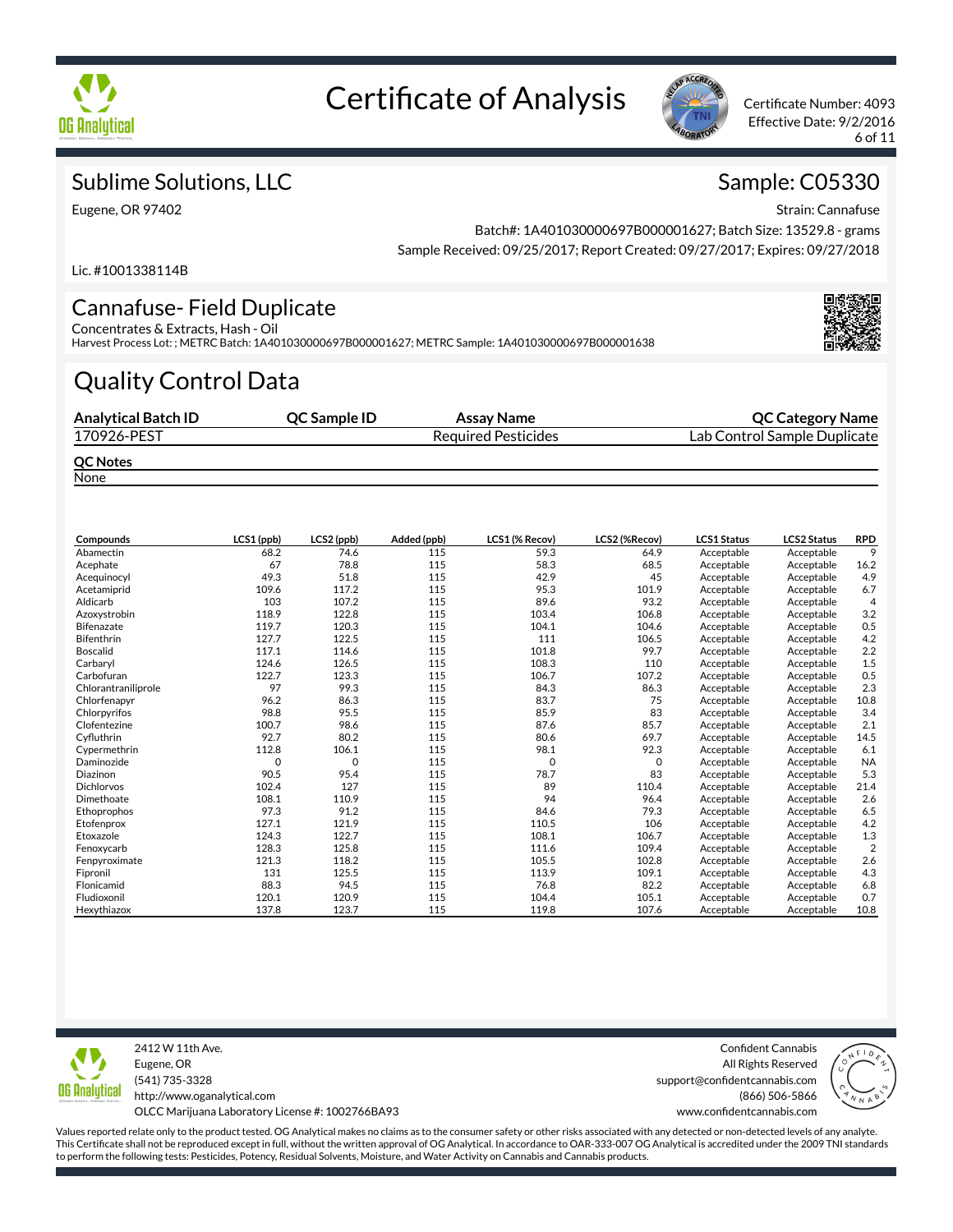



Effective Date: 9/2/2016 7 of 11

### Sublime Solutions, LLC

Eugene, OR 97402

### Sample: C05330

Strain: Cannafuse

Batch#: 1A401030000697B000001627; Batch Size: 13529.8 - grams Sample Received: 09/25/2017; Report Created: 09/27/2017; Expires: 09/27/2018

Lic. #1001338114B

#### Cannafuse- Field Duplicate Concentrates & Extracts, Hash - Oil

Harvest Process Lot: ; METRC Batch: 1A401030000697B000001627; METRC Sample: 1A401030000697B000001638

## Quality Control Data

| <b>Analytical Batch ID</b>                                                                                                                                                                                                                              | <b>OC Sample ID</b> | Assay Name                 | <b>QC Category Name</b>      |
|---------------------------------------------------------------------------------------------------------------------------------------------------------------------------------------------------------------------------------------------------------|---------------------|----------------------------|------------------------------|
| 170926-PEST                                                                                                                                                                                                                                             |                     | <b>Required Pesticides</b> | Lab Control Sample Duplicate |
| <b>QC Notes</b><br><b>Sales Contract Contract Contract Contract Contract Contract Contract Contract Contract Contract Contract Contract Contract Contract Contract Contract Contract Contract Contract Contract Contract Contract Contract Contract</b> |                     |                            |                              |

**None** 

| Compounds          | LCS1 (ppb) | LCS2 (ppb) | Added (ppb) | LCS1 (% Recov) | LCS2 (%Recov) | <b>LCS1 Status</b> | <b>LCS2 Status</b> | <b>RPD</b>     |
|--------------------|------------|------------|-------------|----------------|---------------|--------------------|--------------------|----------------|
| Imazalil           | 72.4       | 72.6       | 115         | 63             | 63.1          | Acceptable         | Acceptable         | 0.3            |
| Imidacloprid       | 120.6      | 118.8      | 115         | 104.9          | 103.3         | Acceptable         | Acceptable         | 1.5            |
| Kresoxim Methyl    | 121.8      | 120.7      | 115         | 105.9          | 105           | Acceptable         | Acceptable         | 0.9            |
| Malathion          | 112.1      | 109.5      | 115         | 97.5           | 95.2          | Acceptable         | Acceptable         | 2.3            |
| Metalaxyl          | 103.7      | 103.3      | 115         | 90.2           | 89.8          | Acceptable         | Acceptable         | 0.4            |
| Methiocarb         | 125.1      | 127.8      | 115         | 108.8          | 111.1         | Acceptable         | Acceptable         | 2.1            |
| Methomyl           | 103.4      | 103.4      | 115         | 89.9           | 89.9          | Acceptable         | Acceptable         | $\mathbf 0$    |
| Methyl Parathion   | 79         | 90.5       | 115         | 68.7           | 78.7          | Acceptable         | Acceptable         | 13.6           |
| <b>MGK-264</b>     | 120.4      | 69.3       | 115         | 104.7          | 60.3          | Acceptable         | Acceptable         | 53.9           |
| Myclobutanil       | 116.7      | 112        | 115         | 101.5          | 97.4          | Acceptable         | Acceptable         | 4.1            |
| Naled              | 81.9       | 87.8       | 115         | 71.2           | 76.3          | Acceptable         | Acceptable         | $\overline{7}$ |
| Oxamyl             | 94.6       | 108.6      | 115         | 82.3           | 94.4          | Acceptable         | Acceptable         | 13.8           |
| Paclobutrazol      | 100.1      | 110.2      | 115         | 87             | 95.8          | Acceptable         | Acceptable         | 9.6            |
| Permethrins        | 123.3      | 117.4      | 115         | 107.2          | 102.1         | Acceptable         | Acceptable         | 4.9            |
| Phosmet            | 127.1      | 118.1      | 115         | 110.5          | 102.7         | Acceptable         | Acceptable         | 7.3            |
| Piperonyl Butoxide | 115.4      | 113.7      | 115         | 100.3          | 98.9          | Acceptable         | Acceptable         | 1.5            |
| Prallethrin        | 118        | 103.4      | 115         | 102.6          | 89.9          | Acceptable         | Acceptable         | 13.2           |
| Propiconazole      | 115.5      | 116.4      | 115         | 100.4          | 101.2         | Acceptable         | Acceptable         | 0.8            |
| Propoxur           | 108.9      | 111        | 115         | 94.7           | 96.5          | Acceptable         | Acceptable         | 1.9            |
| Pyrethrins         | 109.5      | 116.1      | 115         | 95.2           | 101           | Acceptable         | Acceptable         | 5.9            |
| Pyridaben          | 112.3      | 115.8      | 115         | 97.7           | 100.7         | Acceptable         | Acceptable         | 3.1            |
| Spinosad           | 42         | 45         | 115         | 36.5           | 39.1          | Acceptable         | Acceptable         | 6.9            |
| Spiromesifen       | 127.3      | 123.3      | 115         | 110.7          | 107.2         | Acceptable         | Acceptable         | 3.2            |
| Spirotetramat      | 89.5       | 96.7       | 115         | 77.8           | 84.1          | Acceptable         | Acceptable         | 7.7            |
| Spiroxamine        | 9.3        | 9.2        | 115         | 8.1            | 8             | Acceptable         | Acceptable         | 1.1            |
| Tebuconazole       | 110.9      | 107.7      | 115         | 96.4           | 93.7          | Acceptable         | Acceptable         | 2.9            |
| Thiacloprid        | 145.9      | 152.3      | 115         | 126.9          | 132.4         | Acceptable         | Acceptable         | 4.3            |
| Thiamethoxam       | 106.3      | 118.2      | 115         | 92.4           | 102.8         | Acceptable         | Acceptable         | 10.6           |
| Trifloxystrobin    | 118.7      | 120        | 115         | 103.2          | 104.3         | Acceptable         | Acceptable         | 1.1            |



Eugene, OR (541) 735-3328 http://www.oganalytical.com OLCC Marijuana Laboratory License #: 1002766BA93

2412 W 11th Ave.

Confident Cannabis All Rights Reserved support@confidentcannabis.com (866) 506-5866

www.confidentcannabis.com

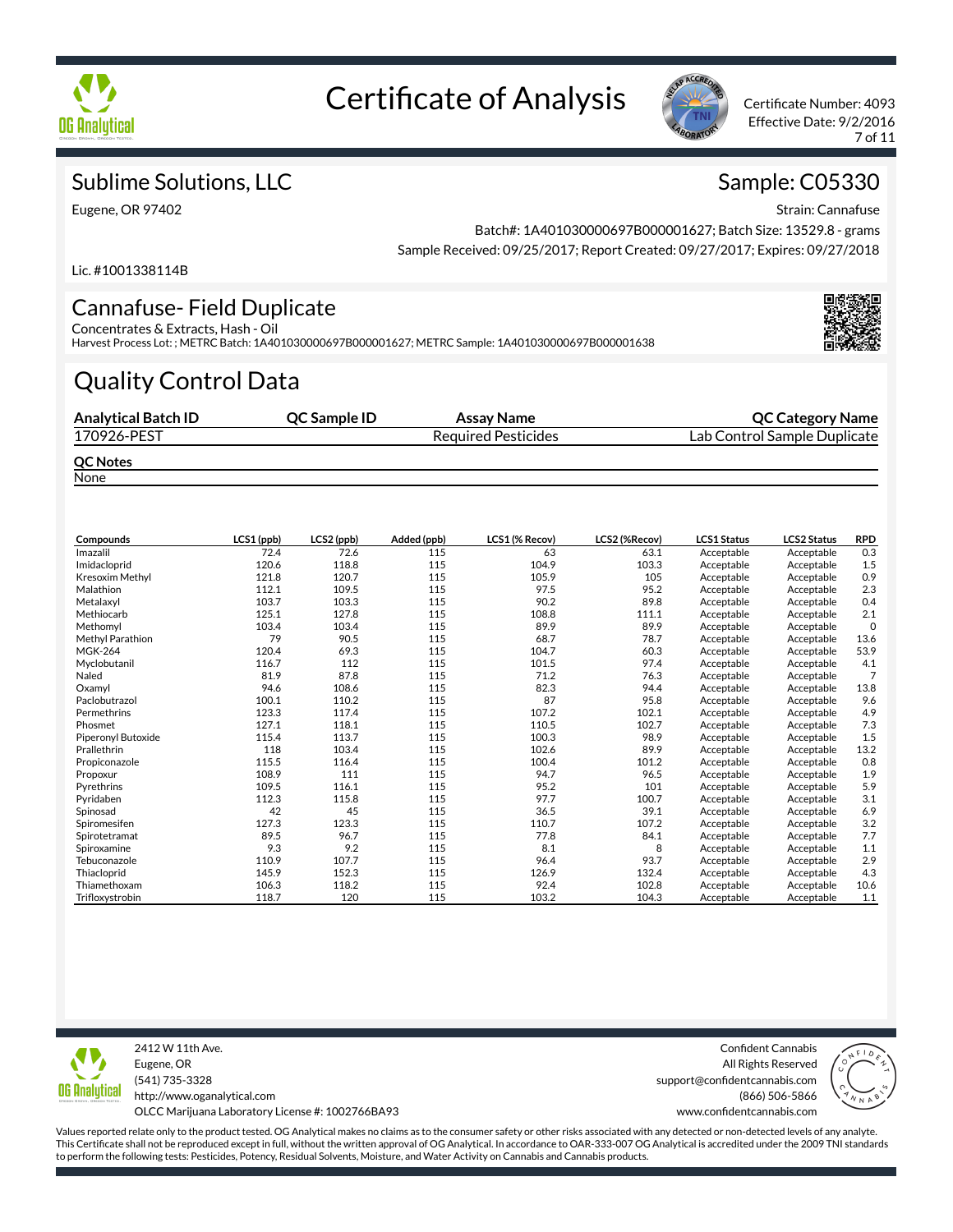



Effective Date: 9/2/2016 8 of 11

### Sublime Solutions, LLC

Eugene, OR 97402

### Sample: C05330

Strain: Cannafuse

Batch#: 1A401030000697B000001627; Batch Size: 13529.8 - grams Sample Received: 09/25/2017; Report Created: 09/27/2017; Expires: 09/27/2018

Lic. #1001338114B

#### Cannafuse- Field Duplicate Concentrates & Extracts, Hash - Oil

Harvest Process Lot: ; METRC Batch: 1A401030000697B000001627; METRC Sample: 1A401030000697B000001638

## Quality Control Data

| <b>Analytical Batch ID</b> | <b>OC Sample ID</b> | Assay Name               | <b>QC Category Name</b> |
|----------------------------|---------------------|--------------------------|-------------------------|
| 170925-RS                  |                     | <b>Required Solvents</b> | <b>Blank</b>            |
| <b>QC Notes</b>            |                     |                          |                         |
| None                       |                     |                          |                         |

| Compounds              | Method Blank (ppb) | $LCL$ (ug) | <b>Status</b> |  |
|------------------------|--------------------|------------|---------------|--|
| Propane                | 0                  | 5          | < LCL, PASS   |  |
| Isobutane              |                    |            | < LCL, PASS   |  |
| n-Butane               |                    |            | < LCL, PASS   |  |
| 2-Methyl-Butane        |                    |            | < LCL, PASS   |  |
| Pentane                |                    |            | < LCL, PASS   |  |
| 2,2-Dimethyl-Butane    |                    |            | < LCL, PASS   |  |
| 3-Methyl-Pentane       |                    |            | < LCL, PASS   |  |
| 2,2-Dimethyl-Butane    |                    |            | < LCL, PASS   |  |
| 2-Methyl-Pentane       |                    |            | < LCL, PASS   |  |
| n-Hexane               |                    | 10         | < LCL, PASS   |  |
| m-Xylene               |                    |            | < LCL, PASS   |  |
| o-Xylene               |                    |            | < LCL, PASS   |  |
| Ethyl-Benzene          |                    |            | < LCL, PASS   |  |
| Benzene                |                    | 0.2        | < LCL, PASS   |  |
| Toluene                |                    |            | < LCL, PASS   |  |
| Dichloro-Methane       |                    |            | < LCL, PASS   |  |
| Acetonitrile           |                    |            | < LCL, PASS   |  |
| Methanol               | 0.79               |            | < LCL, PASS   |  |
| <b>Ethylene Oxide</b>  | O                  |            | < LCL, PASS   |  |
| Ethyl-Ether            | $\Omega$           |            | < LCL, PASS   |  |
| Acetone                | 11.15              | 20         | < LCL, PASS   |  |
| Ethyl-Acetate          |                    |            | < LCL, PASS   |  |
| Tetrahydrofuran        |                    |            | < LCL, PASS   |  |
| Cyclohexane            |                    |            | < LCL, PASS   |  |
| Heptane                |                    |            | < LCL, PASS   |  |
| Isopropyl-Acetate      |                    |            | < LCL, PASS   |  |
| 1,4-Dioxane            |                    |            | < LCL, PASS   |  |
| 2-Ethoxy-Ethanol       |                    |            | < LCL, PASS   |  |
| Cumene                 |                    |            | < LCL, PASS   |  |
| <b>Ethylene Glycol</b> |                    |            | < LCL, PASS   |  |



2412 W 11th Ave. Eugene, OR (541) 735-3328 http://www.oganalytical.com OLCC Marijuana Laboratory License #: 1002766BA93

Confident Cannabis All Rights Reserved support@confidentcannabis.com (866) 506-5866 www.confidentcannabis.com

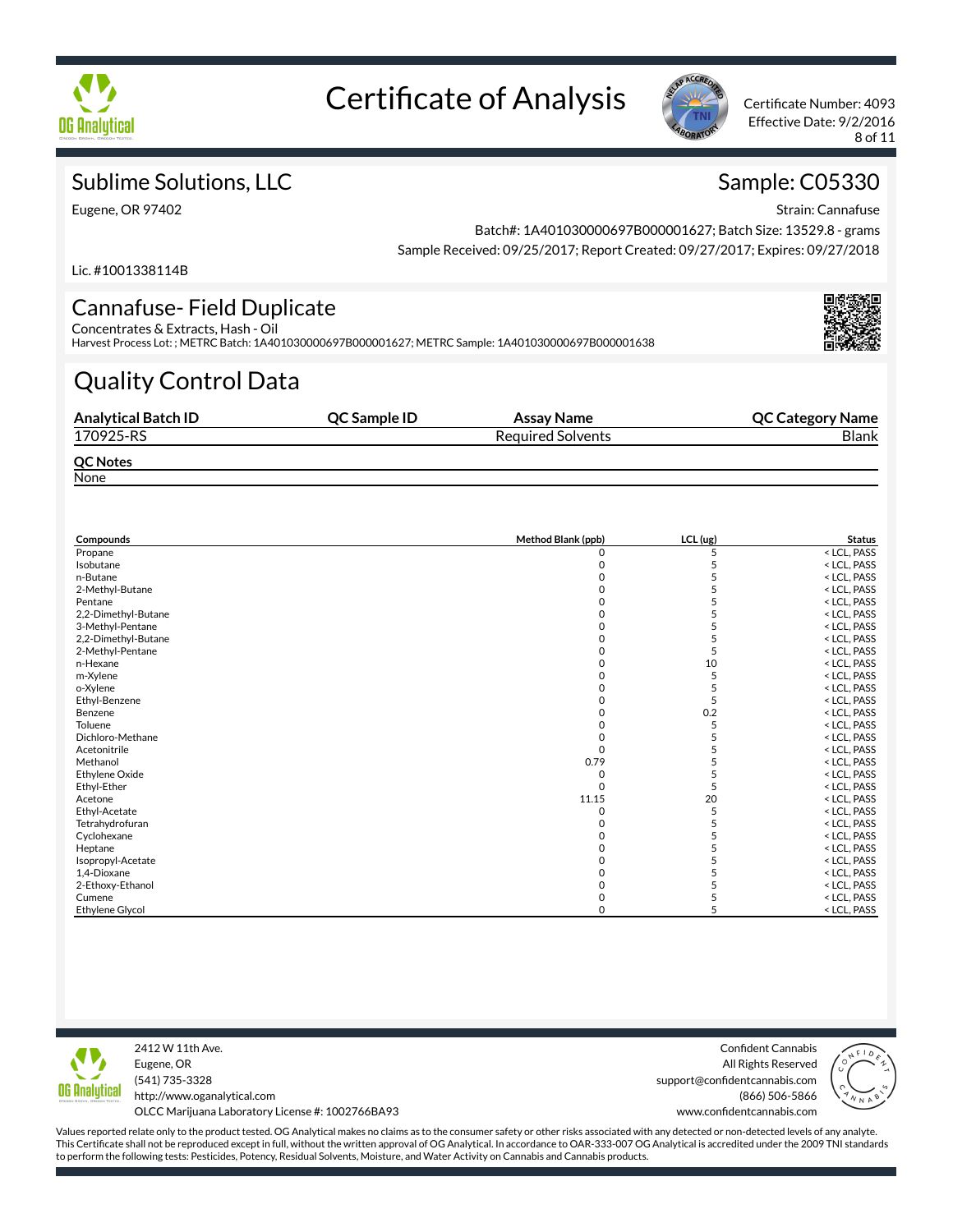



Effective Date: 9/2/2016 9 of 11

### Sublime Solutions, LLC

Eugene, OR 97402

### Sample: C05330

Strain: Cannafuse

Batch#: 1A401030000697B000001627; Batch Size: 13529.8 - grams Sample Received: 09/25/2017; Report Created: 09/27/2017; Expires: 09/27/2018

Lic. #1001338114B

#### Cannafuse- Field Duplicate Concentrates & Extracts, Hash - Oil

Harvest Process Lot: ; METRC Batch: 1A401030000697B000001627; METRC Sample: 1A401030000697B000001638

## Quality Control Data

| <b>Analytical Batch ID</b> | QC Sample ID | Assay Name               | <b>QC Category Name</b> |
|----------------------------|--------------|--------------------------|-------------------------|
| 170925-RS                  |              | <b>Required Solvents</b> | <b>Blank</b>            |
| <b>QC Notes</b>            |              |                          |                         |
| None                       |              |                          |                         |

| $\sim$<br>Compounds | Method Blank (ppb) | $\sim$<br>$LCL$ (ug) | <b>Status</b>          |
|---------------------|--------------------|----------------------|------------------------|
| Isopropanol         | 0.14               |                      | PASS<br>$\sim$<br>LUL. |
| 2-Butanol           |                    |                      | PASS<br>LUL.           |



2412 W 11th Ave. Eugene, OR (541) 735-3328 http://www.oganalytical.com

Confident Cannabis All Rights Reserved support@confidentcannabis.com (866) 506-5866 www.confidentcannabis.com



OLCC Marijuana Laboratory License #: 1002766BA93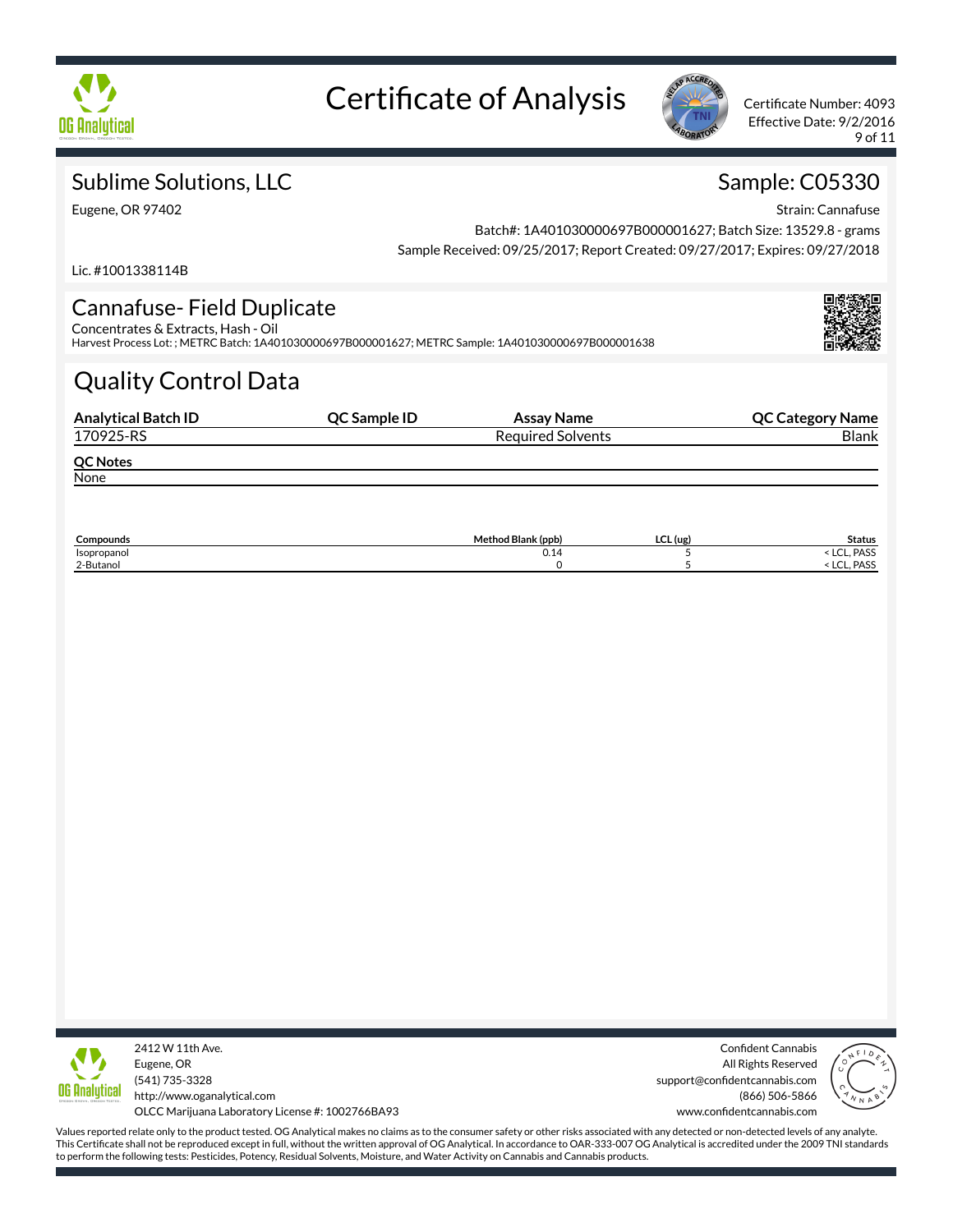



Effective Date: 9/2/2016 10 of 11

### Sublime Solutions, LLC

Eugene, OR 97402

### Sample: C05330

Strain: Cannafuse

Batch#: 1A401030000697B000001627; Batch Size: 13529.8 - grams Sample Received: 09/25/2017; Report Created: 09/27/2017; Expires: 09/27/2018

Lic. #1001338114B

#### Cannafuse- Field Duplicate Concentrates & Extracts, Hash - Oil

Harvest Process Lot: ; METRC Batch: 1A401030000697B000001627; METRC Sample: 1A401030000697B000001638

## Quality Control Data

| <b>Analytical Batch ID</b>                                                                                                                                                                                                                              | <b>OC Sample ID</b> | Assay Name               | <b>QC Category Name</b> |
|---------------------------------------------------------------------------------------------------------------------------------------------------------------------------------------------------------------------------------------------------------|---------------------|--------------------------|-------------------------|
| 170925-RS                                                                                                                                                                                                                                               |                     | <b>Required Solvents</b> | Lab Control Sample      |
| <b>QC Notes</b><br><b>Sales Contract Contract Contract Contract Contract Contract Contract Contract Contract Contract Contract Contract Contract Contract Contract Contract Contract Contract Contract Contract Contract Contract Contract Contract</b> |                     |                          |                         |

**None** 

| Compounds              | LCS1 (ppm) | LCS2 (ppm) | Added (ppb) | LCS1 (% Recov) | LCS2 (% Recov) | <b>LCS1 Performance</b> | <b>LCS2 Performance</b> | <b>RPD</b> status |
|------------------------|------------|------------|-------------|----------------|----------------|-------------------------|-------------------------|-------------------|
| Propane                | 12.83      | 12.9       | 11.93       | 107.5          | 108.1          | Acceptable              | Acceptable              | <30% PASS         |
| Isobutane              | 10.43      | 10.33      | 10.71       | 97.4           | 96.5           | Acceptable              | Acceptable              | <30% PASS         |
| n-Butane               | 10.25      | 10.35      | 10.12       | 101.3          | 102.3          | Acceptable              | Acceptable              | <30% PASS         |
| 2-Methyl-Butane        | 9.16       | 9.15       | 9.16        | 100            | 99.9           | Acceptable              | Acceptable              | <30% PASS         |
| Pentane                | 9.05       | 9          | 9.04        | 100.1          | 99.6           | Acceptable              | Acceptable              | <30% PASS         |
| 2,2-Dimethyl-Butane    | 9.02       | 9.14       | 9.59        | 94.1           | 95.3           | Acceptable              | Acceptable              | <30% PASS         |
| 2-Methyl-Pentane       | 8.87       | 9.03       | 9.37        | 94.7           | 96.4           | Acceptable              | Acceptable              | <30% PASS         |
| 2,3-Dimethyl-Butane    | 8.14       | 8.15       | 8.72        | 93.3           | 93.5           | Acceptable              | Acceptable              | <30% PASS         |
| 3-Methyl-Pentane       | 8.27       | 8.36       | 9.01        | 91.8           | 92.8           | Acceptable              | Acceptable              | <30% PASS         |
| n-Hexane               | 8.22       | 8.28       | 8.92        | 92.2           | 92.8           | Acceptable              | Acceptable              | <30% PASS         |
| m-Xylene               | 7.66       | 8          | 10.7        | 71.6           | 74.8           | Acceptable              | Acceptable              | <30% PASS         |
| o-Xylene               | 7.65       | 8          | 10.62       | 72             | 75.3           | Acceptable              | Acceptable              | <30% PASS         |
| Ethyl-Benzene          | 7.83       | 8.16       | 10.54       | 74.3           | 77.4           | Acceptable              | Acceptable              | <30% PASS         |
| Benzene                | 8.22       | 8.13       | 9.31        | 88.3           | 87.3           | Acceptable              | Acceptable              | <30% PASS         |
| Toluene                | 8.25       | 8.33       | 10.08       | 81.8           | 82.6           | Acceptable              | Acceptable              | <30% PASS         |
| Dichloro-Methane       | 8.65       | 8.66       | 9.3         | 93             | 93.1           | Acceptable              | Acceptable              | <30% PASS         |
| Acetonitrile           | 8.07       | 8.02       | 8.46        | 95.4           | 94.8           | Acceptable              | Acceptable              | <30% PASS         |
| Methanol               | 7.96       | 7.89       | 8.56        | 93             | 92.2           | Acceptable              | Acceptable              | <30% PASS         |
| <b>Ethylene Oxide</b>  | 8.2        | 7.98       | 8.18        | 100.2          | 97.6           | Acceptable              | Acceptable              | <30% PASS         |
| Ethyl-Ether            | 8.54       | 8.53       | 9           | 94.9           | 94.8           | Acceptable              | Acceptable              | <30% PASS         |
| Acetone                | 5.83       | 6.16       | 10.4        | 56.1           | 59.2           | Low                     | Low                     | <30% PASS         |
| Ethyl-Acetate          | 8.37       | 8.35       | 9.36        | 89.4           | 89.2           | Acceptable              | Acceptable              | <30% PASS         |
| Tetrahydrofuran        | 7.31       | 7.36       | 8.51        | 85.9           | 86.5           | Acceptable              | Acceptable              | <30% PASS         |
| Cyclohexane            | 8.27       | 8.65       | 9.49        | 87.1           | 91.1           | Acceptable              | Acceptable              | <30% PASS         |
| Heptane                | 7.46       | 7.68       | 8.62        | 86.5           | 89.1           | Acceptable              | Acceptable              | <30% PASS         |
| Isopropyl-Acetate      | 7.43       | 7.48       | 8.72        | 85.2           | 85.8           | Acceptable              | Acceptable              | <30% PASS         |
| 1,4-Dioxane            | 8.29       | 7.82       | 9.98        | 83.1           | 78.4           | Acceptable              | Acceptable              | <30% PASS         |
| 2-Ethoxy-Ethanol       | 8.3        | 8.76       | 10.45       | 79.4           | 83.8           | Acceptable              | Acceptable              | <30% PASS         |
| Cumene                 | 16.84      | 14.55      | 10.73       | 156.9          | 135.6          | High                    | High                    | <30% PASS         |
| <b>Ethylene Glycol</b> | 10.01      | 9.94       | 11.35       | 88.2           | 87.6           | Acceptable              | Acceptable              | <30% PASS         |



2412 W 11th Ave. Eugene, OR (541) 735-3328 http://www.oganalytical.com OLCC Marijuana Laboratory License #: 1002766BA93

Confident Cannabis All Rights Reserved support@confidentcannabis.com (866) 506-5866